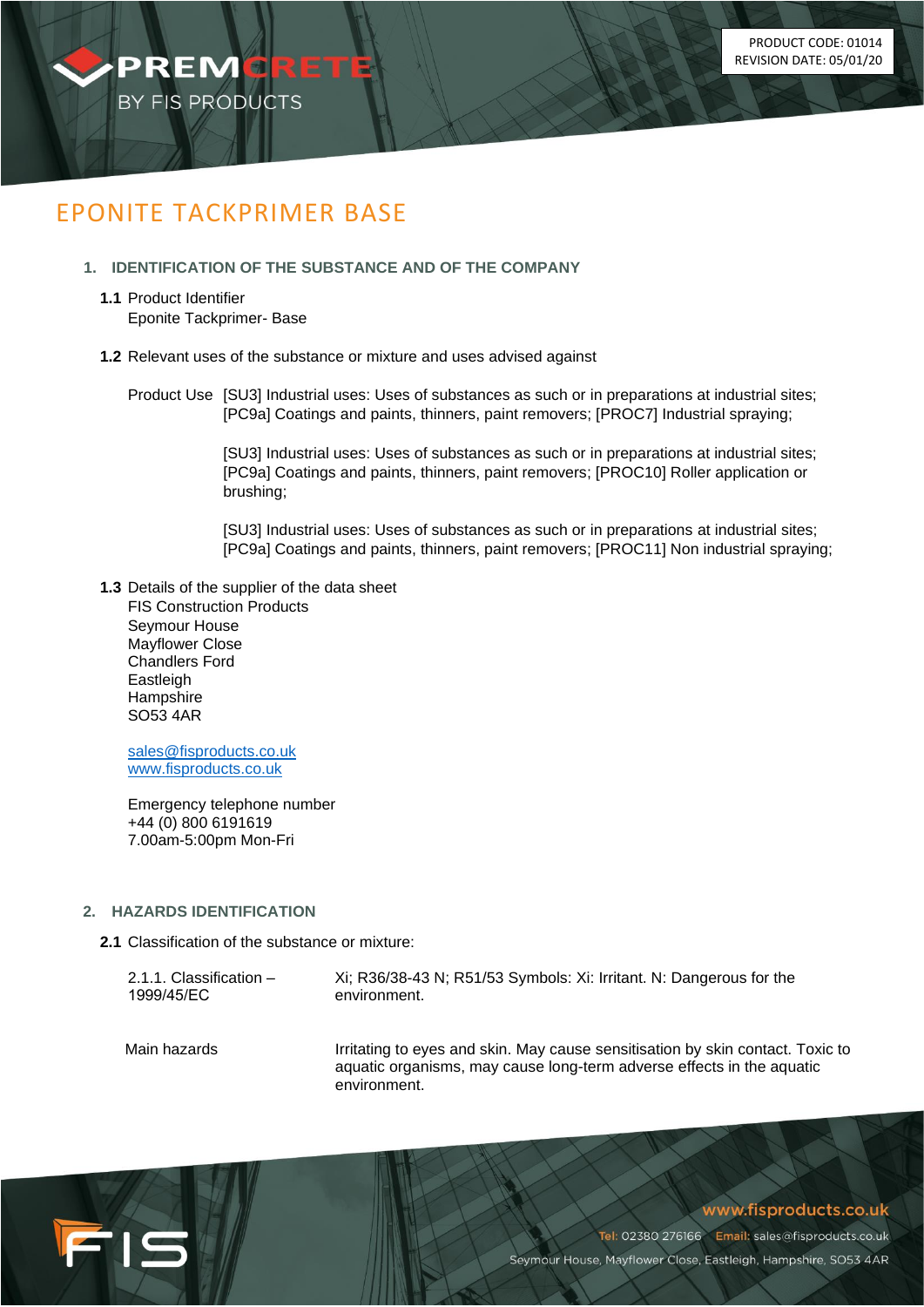

1272/2008 H411;

2.1.2. Classification - EC Skin Irrit. 2: H315; Skin Sens. 1: H317; Eye Irrit. 2: H319; Aquatic Chronic 2:

**2.2** Label elements

Hazard pictograms

| Signal Word                                   | Warning                                                                                                                                                                                                                                                                                                                                                                                                                                                                                                                    |
|-----------------------------------------------|----------------------------------------------------------------------------------------------------------------------------------------------------------------------------------------------------------------------------------------------------------------------------------------------------------------------------------------------------------------------------------------------------------------------------------------------------------------------------------------------------------------------------|
| <b>Hazard Statement</b>                       | Skin Irrit, 2: H315 - Causes skin irritation.<br>Skin Sens. 1: H317 - May cause an allergic skin reaction.<br>Eye Irrit. 2: H319 - Causes serious eye irritation.<br>Aquatic Chronic 2: H411 - Toxic to aquatic life with long lasting effects.                                                                                                                                                                                                                                                                            |
| <b>Precautionary Statement:</b><br>Prevention | P261 - Avoid breathing dust/fume/gas/mist/vapours/spray.<br>P264 - Wash thoroughly after handling.<br>P272 - Contaminated work clothing should not be allowed out of the<br>workplace.<br>P273 - Avoid release to the environment.<br>P280 - Wear protective gloves/protective clothing/eye protection/face<br>protection.                                                                                                                                                                                                 |
| <b>Precautionary Statement:</b><br>Response   | P302+P352 - IF ON SKIN: Wash with plenty of water/.<br>P305+P351+P338 - IF IN EYES: Rinse cautiously with water for several<br>minutes. Remove contact lenses, if present and easy to do. Continue rinsing.<br>P321 - Specific treatment (see on this label).<br>P332+P313 - If skin irritation occurs: Get medical advice/attention.<br>P333+P313 - If skin irritation or rash occurs: Get medical advice/attention.<br>P337+P313 - If eye irritation persists: Get medical advice/attention.<br>P391 - Collect spillage. |
| <b>Precautionary Statement:</b><br>Disposal   | P501 - Dispose of contents/container to                                                                                                                                                                                                                                                                                                                                                                                                                                                                                    |

# **2.3** Other hazards

Other hazards No data is available on this product.



www.fisproducts.co.uk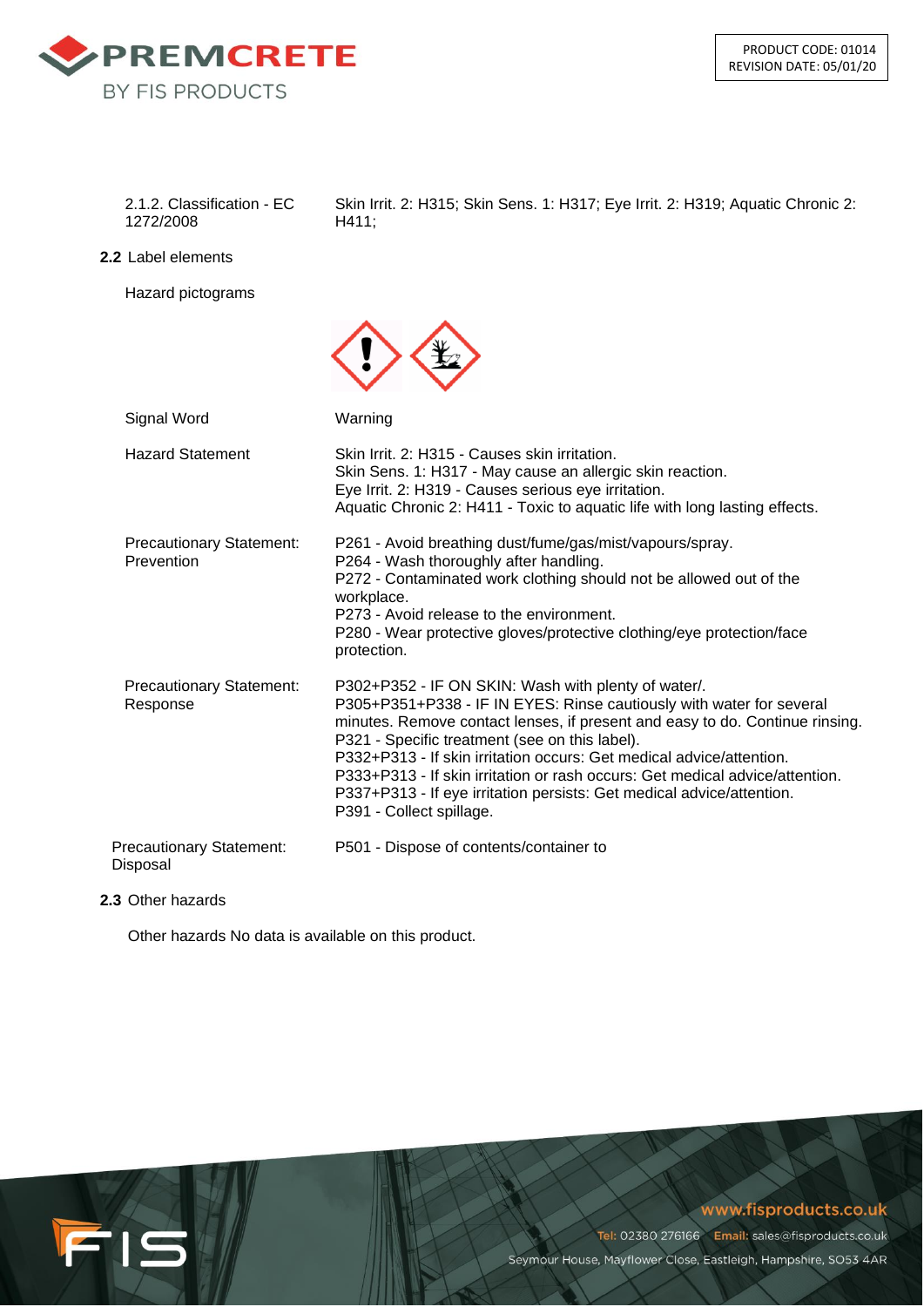

## **3. COMPOSITION INFORMATION ON INGREDIENTS**

#### **3.1** Mixtures

#### 67/548/EEC / 1999/45/EC

| <b>Chemical Name</b>                                  | Index No.    | CAS No.    | EC No.    | <b>REACH Registration</b><br><b>Number</b> | Conc.<br>$(\%w/w)$ | <b>Classification</b>             | M-factor. |
|-------------------------------------------------------|--------------|------------|-----------|--------------------------------------------|--------------------|-----------------------------------|-----------|
| Bisphenol A-(epichlorhydrin)<br>(reaction product)    | 603-074-00-8 | 25068-38-6 | 500-033-5 | 01-2119456619-26                           |                    | 60 - 70% Xi; R36/38 R43 N; R51/53 |           |
| bisphenol F-epoxy resin                               |              | 9003-36-5  | 500-006-8 | 01-2119454392-40                           | 10 - 20%           |                                   |           |
| Oxiran, Monol(C12-14-<br>alkyloxy)methyl]- derivative | 603-103-00-4 | 68609-97-2 | 271-846-8 | 01-2119485289-22                           |                    | 1 - 10% Xi: R38 R43               |           |

#### EC 1272/2008

| Chemical Name                                         | Index No.    | CAS No.    | EC No.    | <b>REACH Registration</b><br>Number | Conc.<br>$(\%w/w)$ | Classification                                                                                       | M-factor. |
|-------------------------------------------------------|--------------|------------|-----------|-------------------------------------|--------------------|------------------------------------------------------------------------------------------------------|-----------|
| Bisphenol A-(epichlorhydrin)<br>(reaction product)    | 603-074-00-8 | 25068-38-6 | 500-033-5 | 01-2119456619-26                    |                    | 60 - 70% Eye Irrit. 2: H319; Skin Irrit. 2:<br>H315: Skin Sens. 1: H317:<br>Aquatic Chronic 2: H411: |           |
| bisphenol F-epoxy resin                               |              | 9003-36-5  | 500-006-8 | 01-2119454392-40                    |                    | 10 - 20% Skin Irrit. 2: H315; Skin Sens.<br>1: H317: Aguatic Chronic 2:<br>H411:                     |           |
| Oxiran, Monol(C12-14-<br>alkyloxy)methyl]- derivative | 603-103-00-4 | 68609-97-2 | 271-846-8 | 01-2119485289-22                    |                    | 1 - 10% Skin Irrit. 2: H315; Skin Sens.<br>1: H317:                                                  |           |

# **4. FIRST AID MEASURES**

FIS

#### **4.1** Description of first aid measures

| Inhalation   | Move the exposed person to fresh air.                                             |
|--------------|-----------------------------------------------------------------------------------|
| Eye contact  | Rinse immediately with plenty of water for 15 minutes holding the evelids open.   |
| Skin contact | Wash off immediately with plenty of soap and water. Remove contaminated clothing. |
| Ingestion    | Drink 1 to 2 glasses of water. DO NOT INDUCE VOMITING.                            |

**4.2** Most important symptoms and effects, both acute and delayed

| <b>Inhalation</b> | Inhalation may cause coughing, tightness of the chest and irritation of the respiratory<br>svstem. |
|-------------------|----------------------------------------------------------------------------------------------------|
| Eye contact       | Irritating to eyes.                                                                                |
| Skin contact      | Irritating to skin.                                                                                |
| Ingestion         | Ingestion may cause nausea and vomiting.                                                           |

## www.fisproducts.co.uk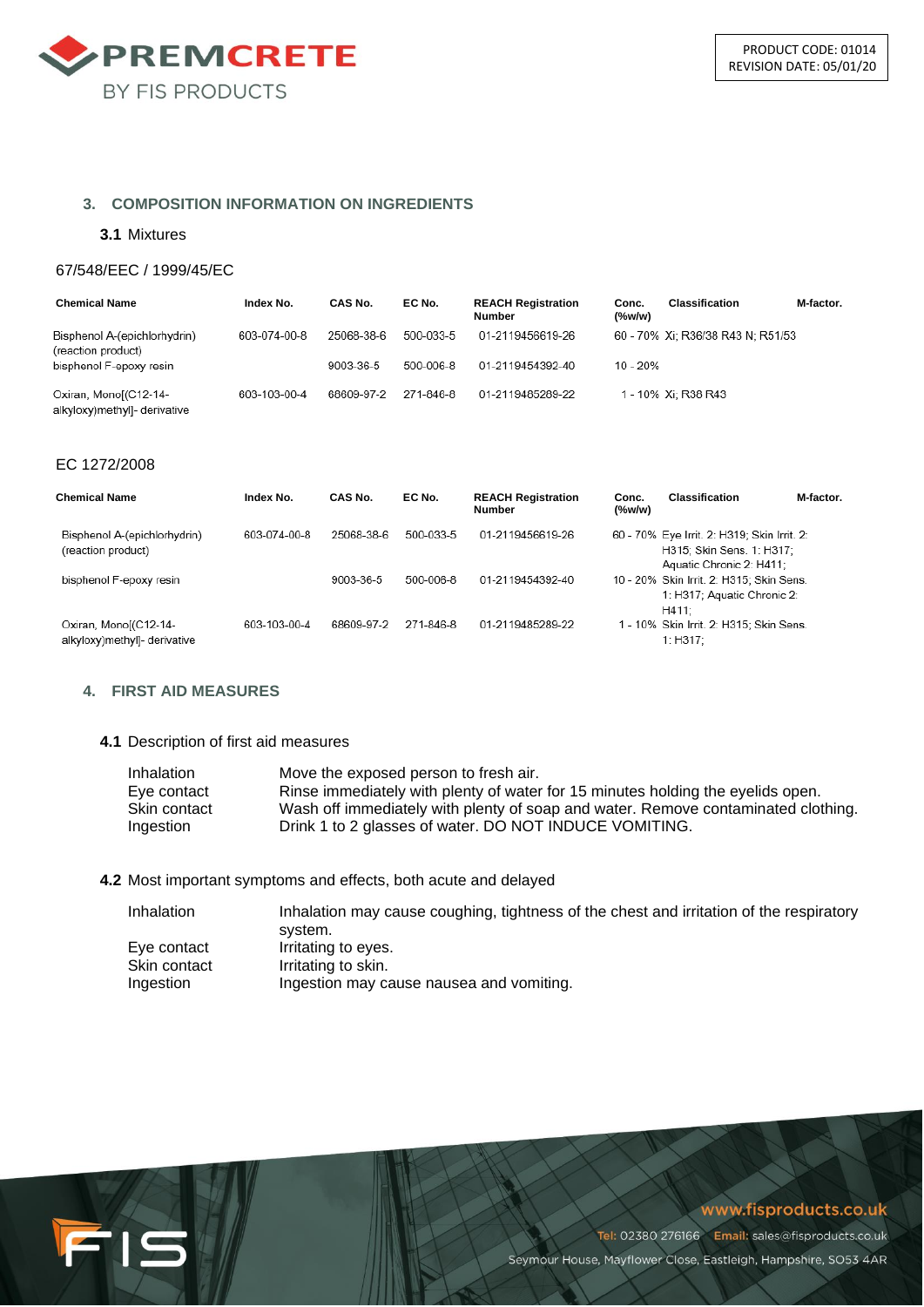

**4.3** Indication of any immediate medical attention and special treatment needed

| Inhalation   | Seek medical attention if irritation or symptoms persist.                |
|--------------|--------------------------------------------------------------------------|
| Eve contact  | Seek medical attention if irritation or symptoms persist.                |
| Skin contact | Seek medical attention if irritation or symptoms persist.                |
| Ingestion    | If you feel unwell, seek medical advice (show the label where possible). |

## **5. FIRE-FIGHTING MEASURES**

**5.1** Extinguishing media:

Use extinguishing media appropriate to the surrounding fire conditions. Carbon oxides. Dry chemical. Foam. Do NOT use water jet.

- **5.2** Special hazards arising from the substance or mixture Burning produces irritating, toxic and obnoxious fumes.
- **5.3** Protection of firefighters:

Wear self contained breathing apparatus and protective clothing. Do not allow runoff water to enter sewers or drains.

# **6. ACCIDENTAL RELEASE MEASURES**

- **6.1** Personal precautions, protective equipment and emergency procedures Ensure adequate ventilation of the working area. Avoid contact with skin and eyes.
- **6.2** Environmental precautions Do not allow product to enter drains. Do not flush into surface water. Prevent further spillage if safe.
- **6.3** Methods and material for containment and cleaning up Transfer to suitable, labelled containers for disposal. Clean spillage area thoroughly with plenty of water.
- **6.4** Reference to other sections See section 8 for further information. See section 13 for further information.

## **7. HANDLING AND STORAGE**

- **7.1** Precautions for safe handling Ensure adequate ventilation of the working area. Avoid contact with eyes and skin. Adopt best Manual Handling considerations when handling, carrying and dispensing.
- **7.2** Conditions for safe storage including and incompatibilities Keep containers tightly closed. Keep in a cool, dry, well ventilated area. Store in correctly labelled containers.
- **7.3** Specific end use(s)

715

See section 1.2. Relevant identified uses of the substance or mixture and uses advised against for further information.

www.fisproducts.co.uk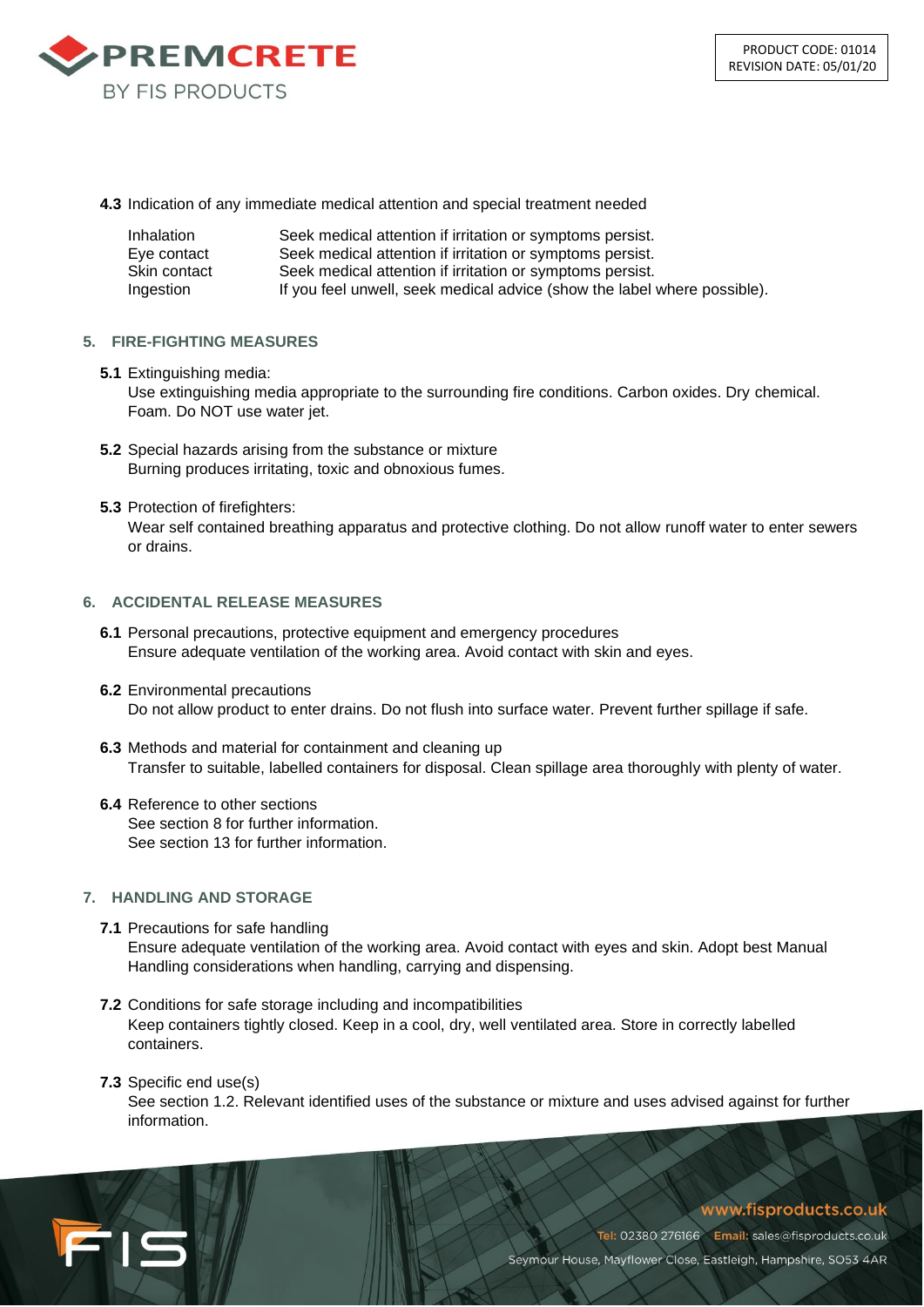

## **8. EXPOSURE CONTROL AND PROTECTION MEASURES**

#### **8.1** Control parameters

No exposure limit value known. If this product contains ingredients with exposure limits, personal, workplace atmosphere or biological monitoring may be required to determine the effectiveness of the ventilation or other control measures and/or the necessity to use respiratory protective equipment. Reference should be made to European Standard EN 689 for methods of the assessment of exposure by inhalation to chemical agents and national guidance documents for methods for the determination of hazardous substances.

#### 8.1.1. Exposure Limit Values

WEL 8-hr limit ppm: WEL 8-hr limit mg/m3: 12.3 Bisphenol A-(epichlorhydrin) (reaction product) WEL 15 min limit ppm: WEL 15 min limit mg/m3: WEL 8-hr limit mg/m3 total WEL 15 min limit mg/m3 total inhalable dust: inhalable dust: WEL 8-hr limit mg/m3 total WEL 15 min limit mg/m3 total respirable dust: respirable dust:

# **8.2** Exposure controls

| 8.2.1. Appropriate engineering<br>controls | Ensure adequate ventilation of the working area.                                  |
|--------------------------------------------|-----------------------------------------------------------------------------------|
| 8.2.2. Individual protection<br>measures   | Wear chemical protective clothing.                                                |
| Eye / face protection                      | Approved safety goggles.                                                          |
| Skin protection - Handprotection           | Butyl rubber gloves. Chemical resistant gloves. Polyvinyl chloride -<br>$PVC$ (). |
| Skin protection - Other                    | Wear suitable protective clothing.                                                |
| Respiratory protection                     | Wear suitable respiratory equipment when necessary.                               |
| Occupational exposure controls             | Keep away from food, drink and animal feedingstuffs.                              |

## **9. PHYSICAL AND CHEMICAL PROPERTIES**

FIS

#### **9.1** Information on basic physical and chemical properties

| Appearance            | Liquid            |
|-----------------------|-------------------|
| Colour                | Various           |
| Odour                 | Slight            |
| рH                    | No data available |
| Melting point         | No data available |
| <b>Freezing Point</b> | No data available |

# www.fisproducts.co.uk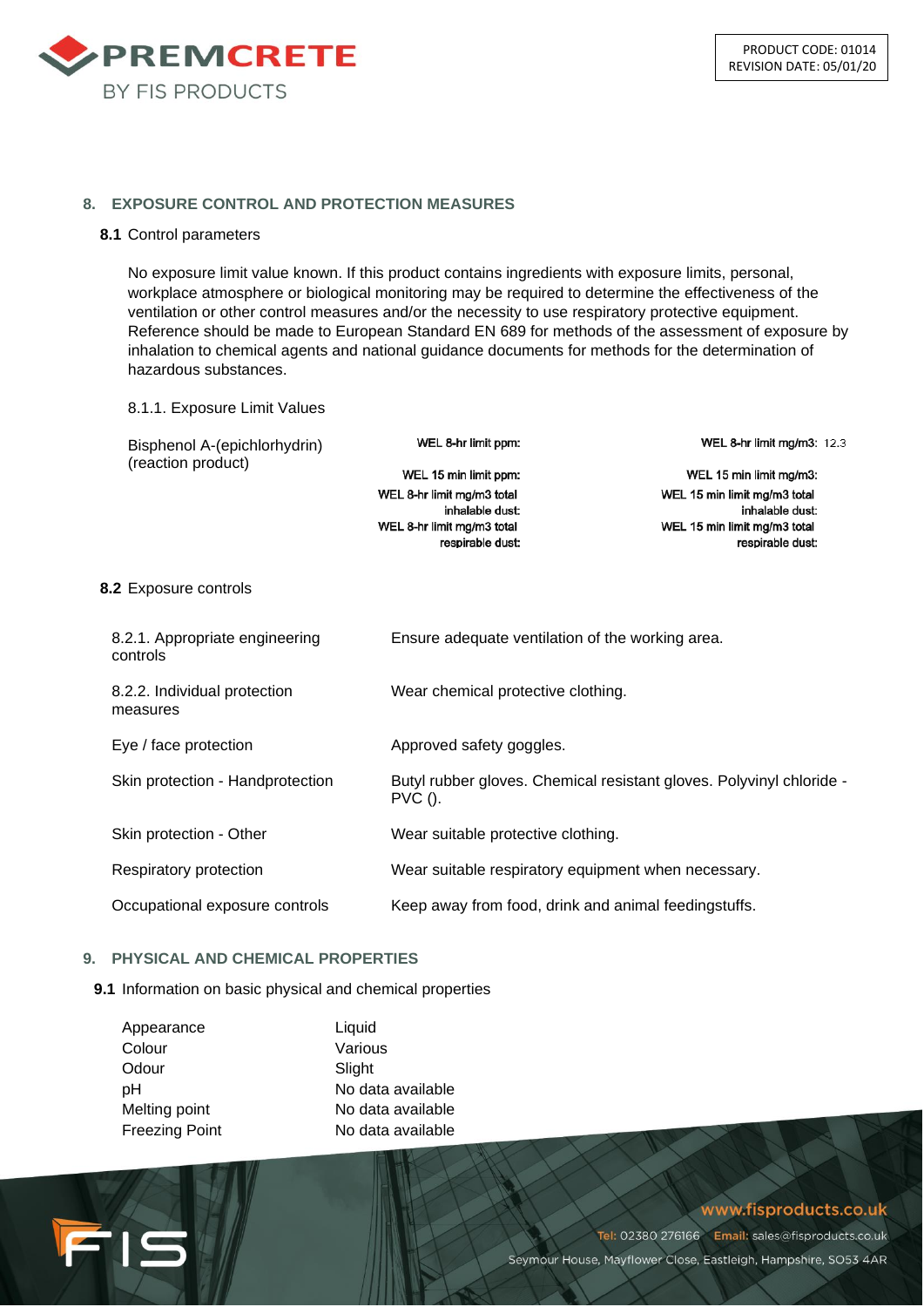

| Initial boiling point        | 100 °C                           |
|------------------------------|----------------------------------|
| Flash point                  | 130 °C                           |
| <b>Evaporation rate</b>      | No data available                |
| Flammability (solid, gas)    | No data available                |
| <b>Upper Explosive Limit</b> | No data available                |
| Lower Explosive Limit        | No data available                |
| Vapour pressure              | No data available                |
| Vapour density               | No data available                |
| Relative density             | 1.13 (H2O = 1 $\circledR$ 20 °C) |
| <b>Fat Solubility</b>        | No data available                |
| <b>Partition coefficient</b> | No data available                |
| Autoignition temperature     | No data available                |
| Viscositv                    | 700 mPas (Cone & Plate)          |
| <b>Explosive properties</b>  | No data available                |
| Oxidising properties         | No data available                |
| Solubility                   | Slightly soluble in water        |
|                              |                                  |

# **9.2** Other information

| Conductivity           | No data available |
|------------------------|-------------------|
| Surface tension        | No data available |
| Gas group              | No data available |
| <b>Benzene Content</b> | $0\%$             |
| Lead content           | $0\%$             |
| VOC (Volatile organic  | $0$ g/l           |
| compounds)             |                   |

# **10. STABILITY AND REACTIVITY**

FIS

| 10.1 | Reactivity:                        | Stable under normal conditions.                       |
|------|------------------------------------|-------------------------------------------------------|
| 10.2 | Chemical stability                 | Stable under normal conditions.                       |
| 10.3 | Possibility of hazardous reactions | No data is available on this product.                 |
| 10.4 | Conditions to avoid                | Heat will increase pressure in sealed containers.     |
| 10.5 | Incompatible materials             | Carbon oxides.                                        |
| 10.6 | Hazardous decomposition products   | Will not decompose if stored and used as recommended. |

# www.fisproducts.co.uk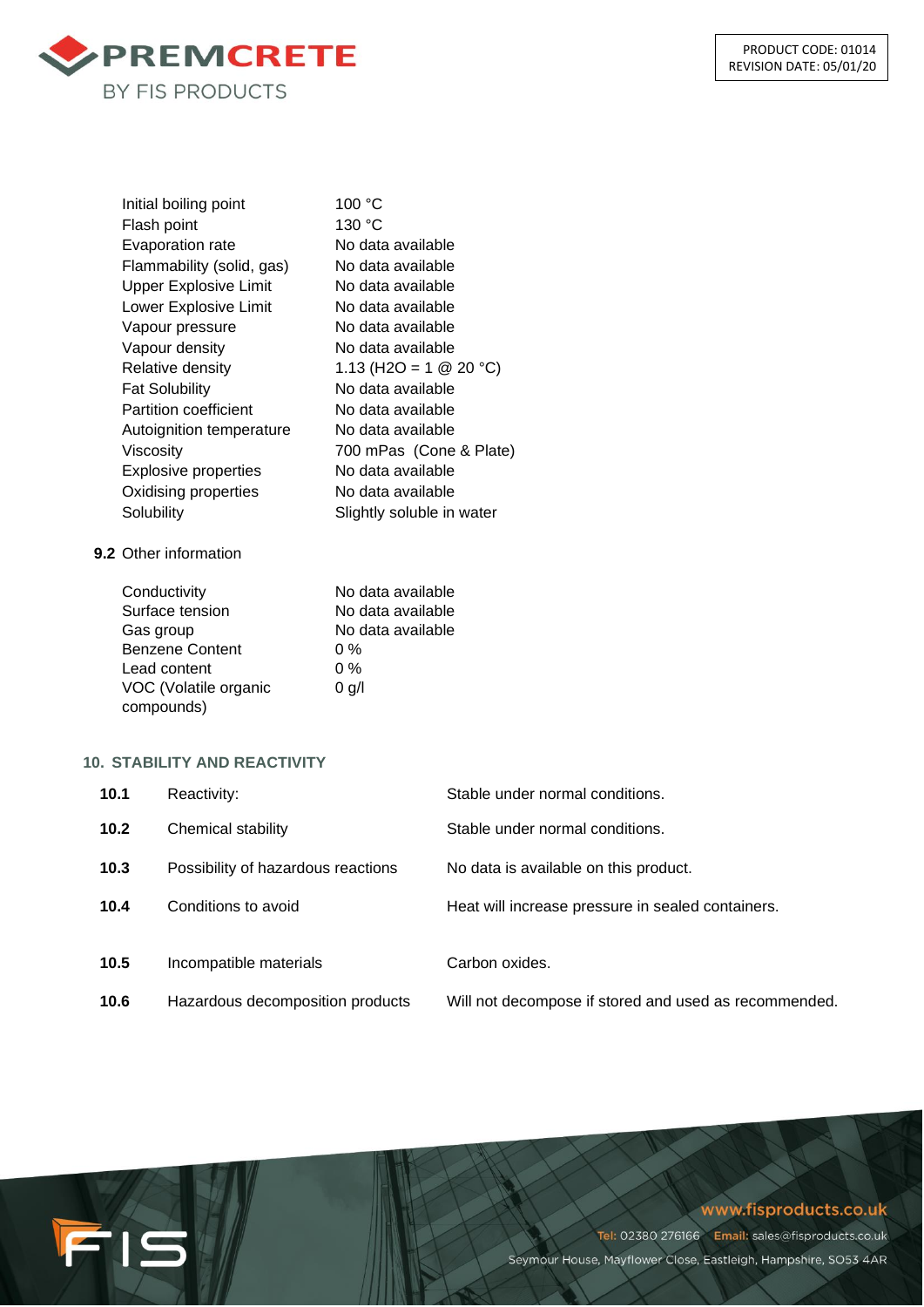

#### **11. TOXOLOGICAL INFORMATION**

**11.1** Information on toxicological effects

- Skin corrosion/irritation May cause irritation to skin. Serious eye damage/irritation May cause irritation to eyes. Respiratory or skin sensitisation May cause sensitisation by skin contact. Germ cell mutagenicity example 10 No mutagenic effects reported. Carcinogenicity No carcinogenic effects reported. Reproductive toxicity No observed effect level. No teratogenic effects reported. Repeated or prolonged exposure Once sensitised, an allergic reaction may occur when subsequently exposed to very low levels. 11.1.4. Toxicological Information Bisphenol A-(epichlorhydrin) Dermal Rat LD50: >2000mg/kg Oral Rat LD50: >2000mg/kg (reaction product) Inhalation Rat LC50/4 h: >0.15mg/l bisphenol F-epoxy resin Dermal Rat LD50: >2000mg/kg Oral Rat LD50: >5000mg/kg **12. ECOLOGICAL INFORMATION 12.1** Toxicity Bisphenol A-(epichlorhydrin) Daphnia EC50/48h: 1.7000 mg/l Algae IC50/72h: 9.4000 mg/l (reaction product) bisphenol F-epoxy resin Daphnia EC50/48h: 1.6000 mg/l Algae IC50/72h: 1.8000 mg/l Fish LC50/96h: 0.5500 mg/l Algae EC50/72h: 1.8 **12.2** Persistence and degradability Not readily biodegradable. **12.3** Bioaccumulative potential Low. Partition coefficient Eponite Tackprimer - Base No data available **12.4** Mobility in soil No data is available on this product. **12.5** Results of PBT and vPvB assessment
	- **12.6** Other adverse effects No data is available on this product.

FIS

No data is available on this product.

# www.fisproducts.co.uk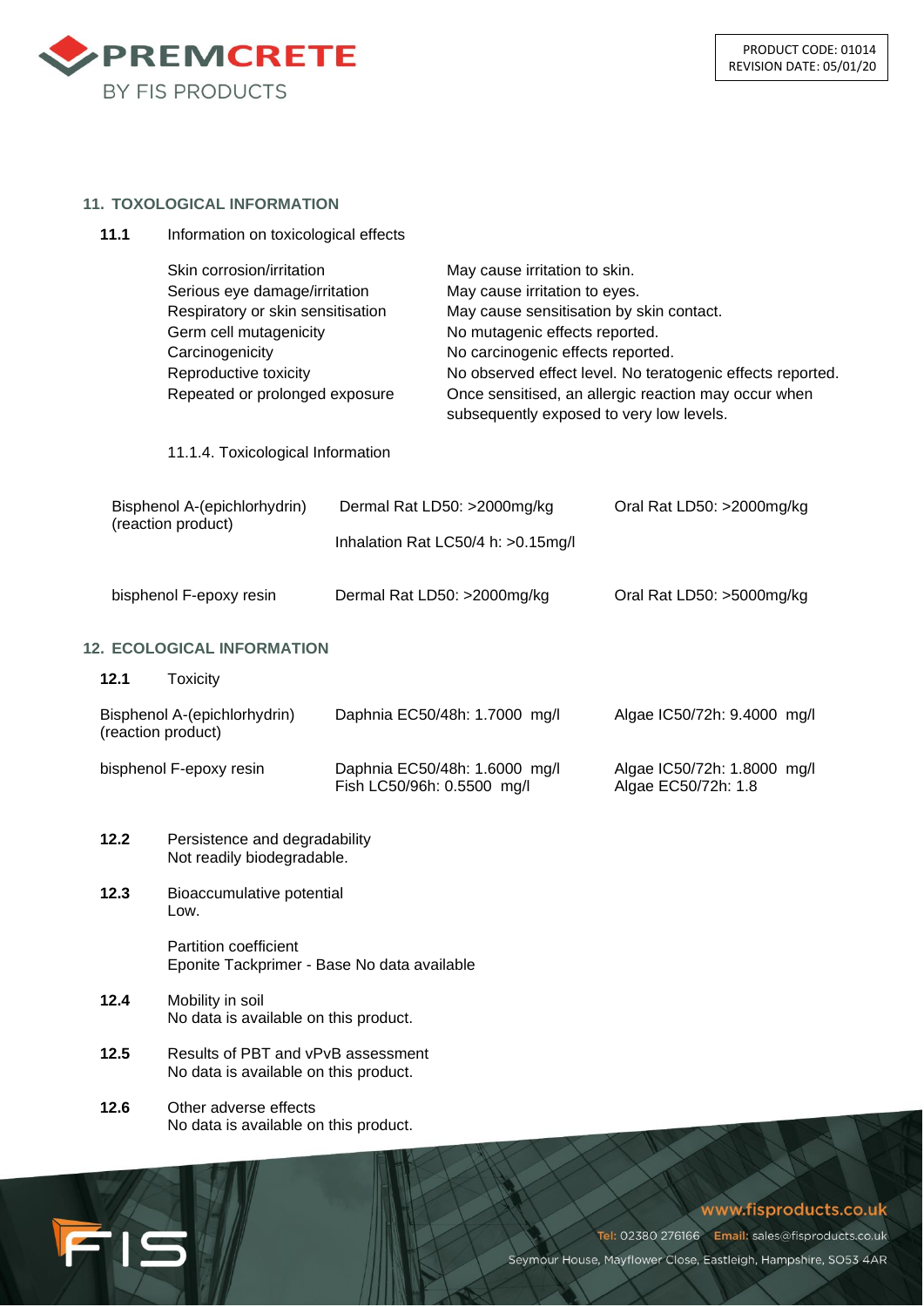

#### **13. DISPOSAL CONSIDERATIONS**

**13.1** Waste treatment methods Dispose of in compliance with all local and national regulations.

General information

08 02 99 wastes not otherwise specified.

Disposal methods

The generation of waste should be avoided or minimised wherever possible. Significant quantities of waste product residues should not be disposed of via the foul sewer but processed in a suitable effluent treatment plant. Dispose of surplus and non-recyclable products via a licensed waste disposal contractor. Disposal of this product, solutions and any by products should at all times comply with the requirements of environmental protection and waste disposal legislation and any local authority requirements. Waste packaging should be recycled if possible. Incineration should only be considered when recycling is not feasible. This material and its container must be disposed of in a safe way. Care should be taken when handling emptied containers that have not been cleaned. Empty containers or liners may still contain residue. Avoid dispersal of spilt material and runoff and contact sith soil, waterways, drains and sewers.

## Disposal of packaging

Residues and empty containers should be taken care of as hazardous waste according to local and national provisions. Do not empty into drains, dispose of this material and its container at hazardous or special waste collection point. Do NOT reuse empty containers.

#### **14. TRANSPORT INFORMATION**

Hazard pictograms



**14.1** UN number UN3082

FIS

**14.2** UN proper shipping name ENVIRONMENTALLY HAZARDOUS SUBSTANCE, LIQUID, N.O.S. (Bisphenol A-Epoxy Resin)

## www.fisproducts.co.uk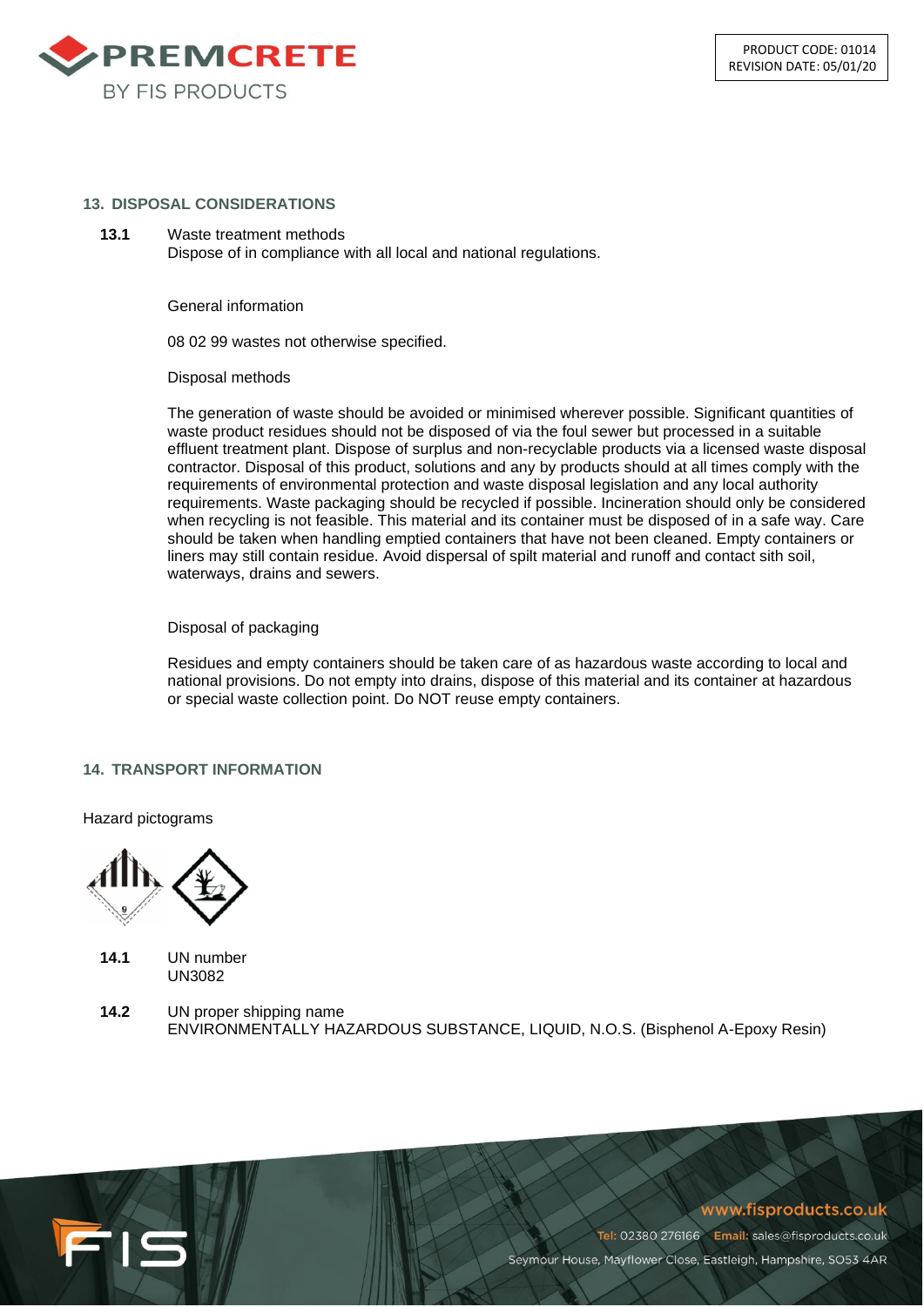

**14.3** Transport hazard class(es)

ADR/RID 9 Subsidiary risk - IMDG 9 Subsidiary risk - IATA 9 Subsidiary risk -

- **14.4** Packing group Packing group III
- **14.5** Environmental hazards Environmental hazards Yes Marine pollutant Yes
- **14.6** Special precautions for user Always transport in closed containers that are upright and secure. Ensure that persons transporting the product know what to do in the event of a spillage.
- **14.7** Transport in bulk according to Annex II of MARPOL 73/78 and the IBC Code For transport approval see regulatory information.

| ADR/RID<br>Hazard ID<br><b>Tunnel Category</b>                                                | 90<br>(E)           |
|-----------------------------------------------------------------------------------------------|---------------------|
| <b>IMDG</b><br>EmS Code                                                                       | F-A S-F             |
| IATA<br>Packing Instruction (Cargo)<br>Maximum quantity<br>Packing Instruction<br>(Passenger) | 964<br>450 L<br>964 |
| Maximum quantity                                                                              | 450 L               |

# **15. REGULATORY INFORMATION**

FIS

**15.1** Safety, health and environmental regulations/legislation specific for the substance or mixture **Regulations** 

REGULATION (EC) No 1907/2006 OF THE EUROPEAN PARLIAMENT AND OF THE COUNCIL of 18 December 2006 concerning the Registration, Evaluation, Authorisation and Restriction of Chemicals (REACH), establishing a European Chemicals Agency, amending Directive 1999/45/EC and repealing Council Regulation (EEC) No 793/93 and Commission Regulation (EC) No 1488/94 as well as Council Directive 76/769/EEC and Commission Directives 91/155/EEC, 93/67/EEC, 93/105/EC and 2000/21/EC.

www.fisproducts.co.uk